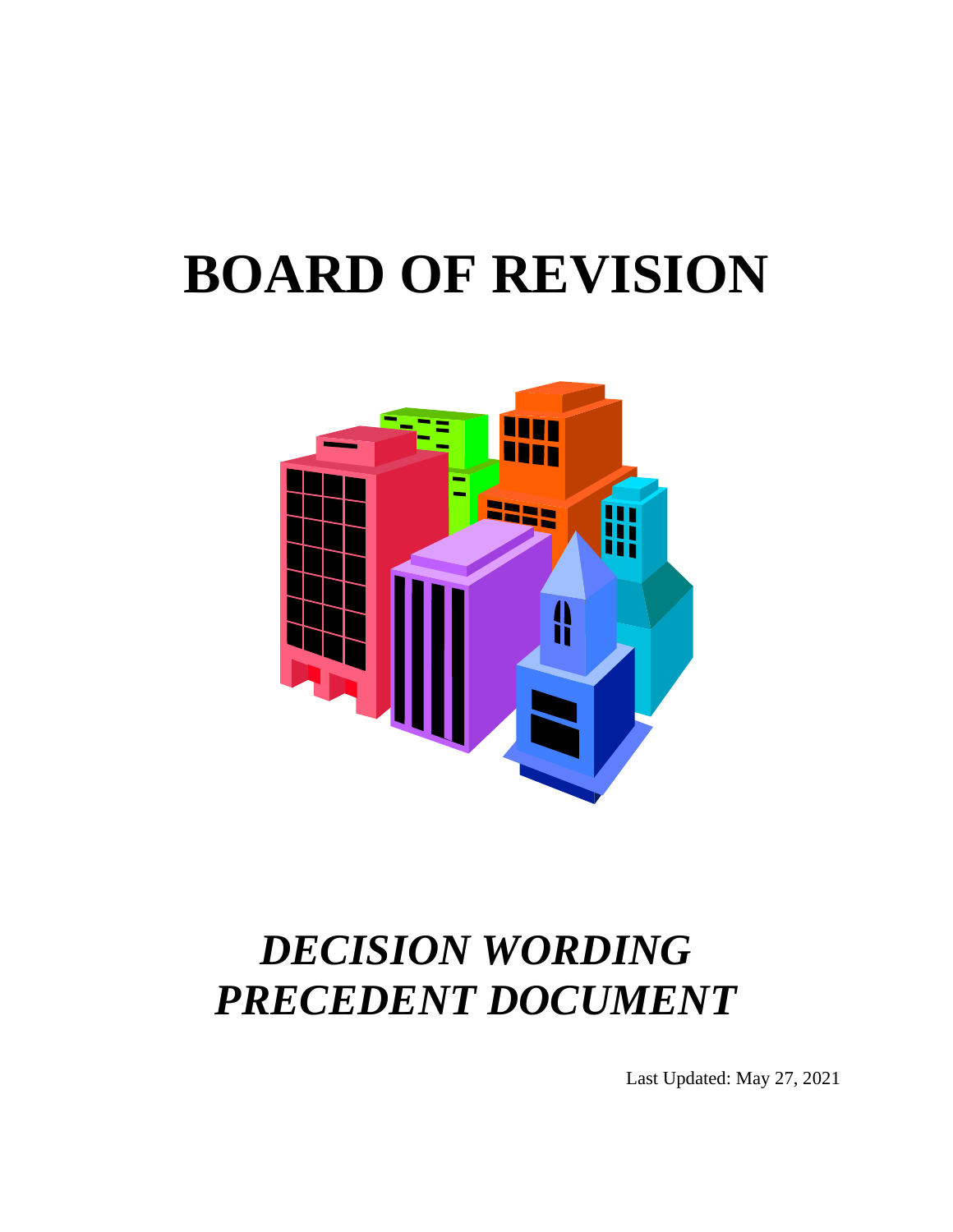## **INTRODUCTIONS**

#### **Standard Introduction**

This is an appeal of the assessment of a commercial/residential/multi-use property in the City of Regina. In this decision, we refer to Mr./Ms. who as the "Appellants" and/or the "Agents", to Mr./Ms. assessor as the "Assessors" or the "Respondents", to the Board of Revision Panel as the "Board," to *The Cities Act* as the "Act", and to the Saskatchewan Assessment Manual as "the Manual".

#### **LIMP.Introduction**

This is an appeal of the local improvement assessment of a residential property in the City of Regina. In this decision, we refer to Mr./Ms. assessor as the "Appellants", and/or the "Agent," to Mr./Ms. assessor as the "Assessors" or the "Respondent," to the Board of Revision Panel as the "Board," to *The Cities Act* as the "Act", and to *The Local Improvement Act, 1993* as "LIA".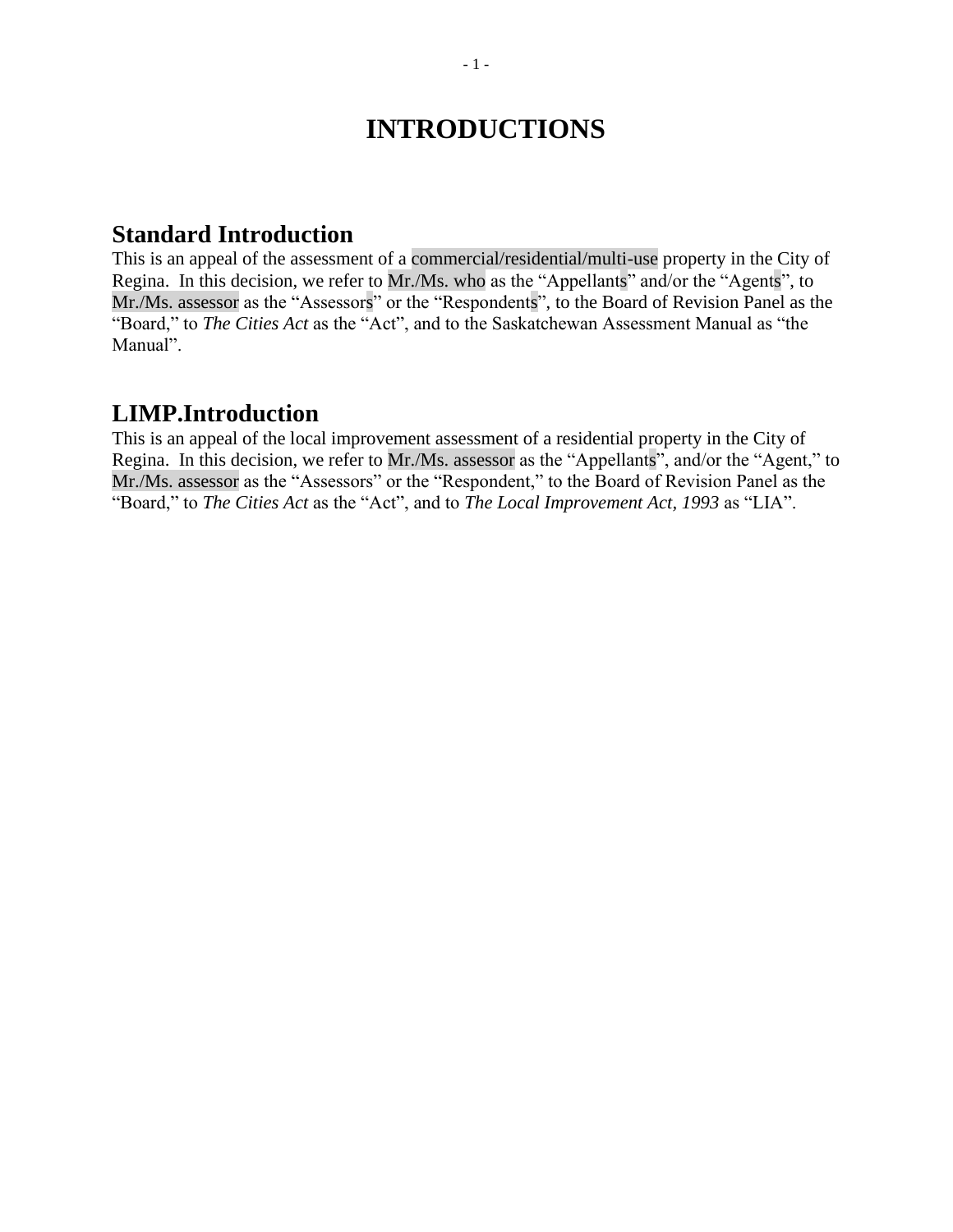## **PRELIMINARY MATTERS**

#### **Pre.01**

There were no preliminary matters or objections at the commencement of the hearing.

## **Pre.02**

There was no objection to the jurisdiction or composition of the Board.

## **Pre.03**

The Assessor recommended that the total assessment be changed from xx to xx. The Assessor provided particulars of this change to the Board.

## **Pre.04**

The Appellant/Agent applied under subsection 209(1) of the Act to amend the Notice of Appeal to include xxxxxxx as grounds of appeal. The Respondent?? objected. The Board considered the application, in light of the circumstances, and allowed/dismissed the application and so ordered.

## **Pre.05**

The Board ordered the following amendments to the Notice of Appeal:

insert wording from the order

#### **Pre.06**

The Appellant/Agent sought to have the Board consider late written materials. The Respondent objected. The Board considered the request, in light of the circumstances, and agreed/refused to accept and consider the materials and so ordered.

## **Pre.07**

The Appellant/Agent and the Respondent agreed that Appeal #2022-appeal # would be heard first, and that all evidence and argument from that appeal would be carried forward into the following appeals:

Appeal #2022-appeal #

#### **Pre.08**

At the hearing, the Appellant/Agent applied to withdraw the following grounds of appeal:

insert submission from Appellant/Agent

The Board allowed the Appellant/Agent to withdraw these/this grounds of appeal. The Assessor did not object. His objection was xxx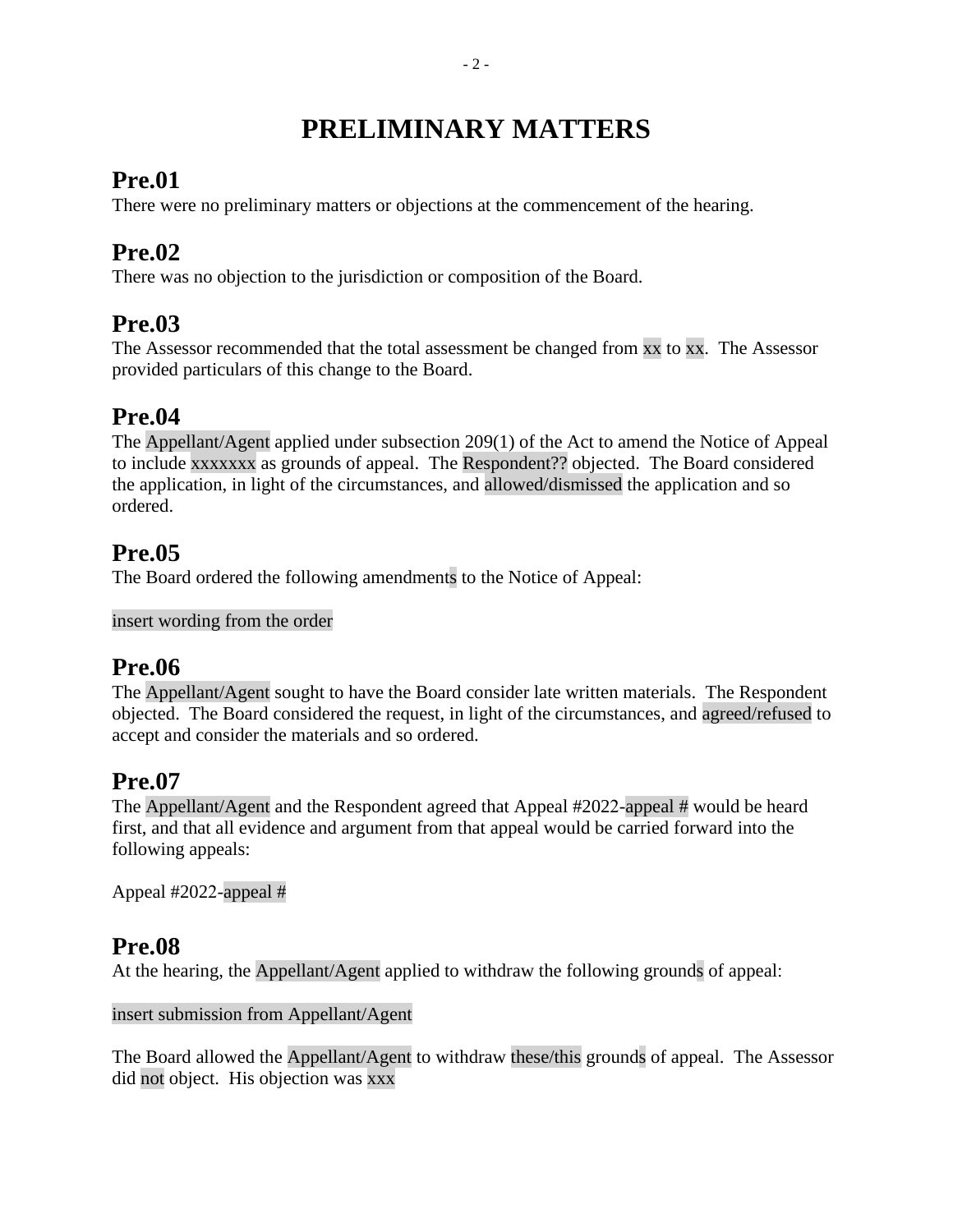#### **Pre.09**

The parties agreed that all of the evidence heard in xxxx v. City of Regina, Appeal No. xxx, Board of Revision (herein "Appeal xxx") be considered as evidence in this appeal.

**Pre.10** (NOTE: You must indicate to the typist which of the paragraphs from Pre.11 to Pre.13 to insert, but if using this section, **you must first include pre.10)**

In *Kolitsas Holdings Ltd., et al.* v. *The City of Regina, et al*., 2003 SKCA 74, the Court states the following at page 21:

## **Pre.11**

The introduction of expert testimony before a Board of Revision or the Committee must be determined on a case by case basis. Before expert opinion evidence is admitted, the moving party must demonstrate that such evidence is required on some matter beyond the common store of knowledge of the trier of fact, and about which the trier of fact would be unlikely to reach a correct decision without the expert's help.

## **Pre.12**

In assessment cases, the Board of Revision and possibly the Committee must assume the role of a trial judge and act as the "gatekeeper" in determining such an admissibility issue: See R. v. J.J., [2002] 2 S.C.R. 600; 148 C.C.C. (3d) 487 at 499-500.

## **Pre.13**

... [W]e go no further than refer to the criteria for admissibility of expert opinion evidence articulated by the Supreme Court of Canada in *R. v. Mohan, supra*. In *Mohan*, Sopinka J., speaking for the Court, outlined the following criteria that must be satisfied to permit the introduction of such evidence:

- 1) Relevance
- 2) Necessity
- 3) Absence of any exclusionary rule; and
- 4) A properly qualified expert.

It is for the "gatekeeper" to determine on a case by case basis whether such criteria have been satisfied.

## **Pre.14**

A court reporter was present, transcribing the evidence for this appeal.

## **Pre.15**

A court reporter was not present to transcribe the evidence for this appeal.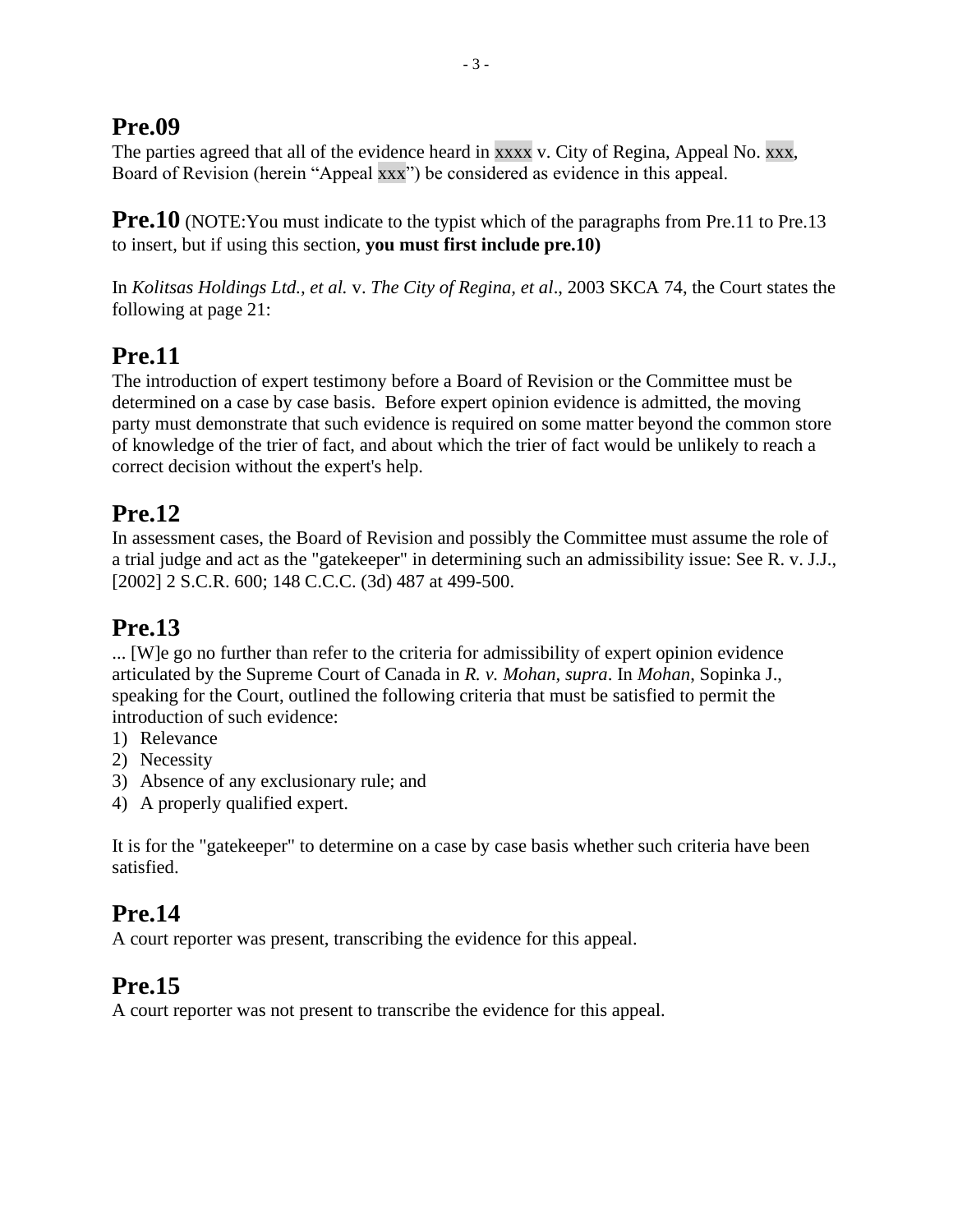## **Pre.16**

This appeal took place according to the simplified procedure.

## **Pre.17**

The *Cities Act* provides the Board with discretion to order an amendment to the grounds of the Notice of Appeal. The Appellant (or Agent) requested that the Board amend the Notice of Appeal in this case.

The Board, in having considered the timing of the request, the opportunities given to the Appellant (or Agent) to raise the grounds in the original Notice of Appeal and any requests to perfect the Notice of Appeal, the relevance of the proposed amendment, the prejudice to any parties involved, and the ability of the Board to adjourn the appeal, has determined that the request must be denied (or allowed).

Reasons to support this are as follows:

- 1) what
- 2) what
- 3) what

## **Pre.18**

The Appellant (or Agent) filed a Notice of Appeal on date, 2022. The Secretary of the Board determined that the Notice of Appeal was insufficient as filed, and by letter dated date, 2022, notified the Appellant (or Agent) that he would be required to perfect the Notice of Appeal within # days of the date of that letter. On date, 2022, the Appellant (or Agent) filed further materials in response to the Secretary of the Board. There was no objection to the Notice of Appeal that was placed before the Board for this hearing. **OR** The Assessor objected to the sufficiency of the Notice of Appeal that was placed before the Board for this hearing.

## **Pre.19**

Appeals #2022-appeal # and #2022-appeal # were heard concurrently due to Appeal #2022 appeal # dealing with civic address of larger property; the portion is occupied by a tenant, namely business name. Although the hearings for these two appeals were co-joined, the two appeals were not consolidated. The remain two separate appeals.

In this Appeal #2022-appeal #, the 'subject' is civic address of larger property in its entirety.

In this Appeal #2022-appeal #, the 'subject' is the portion of civic address of larger property known as business name.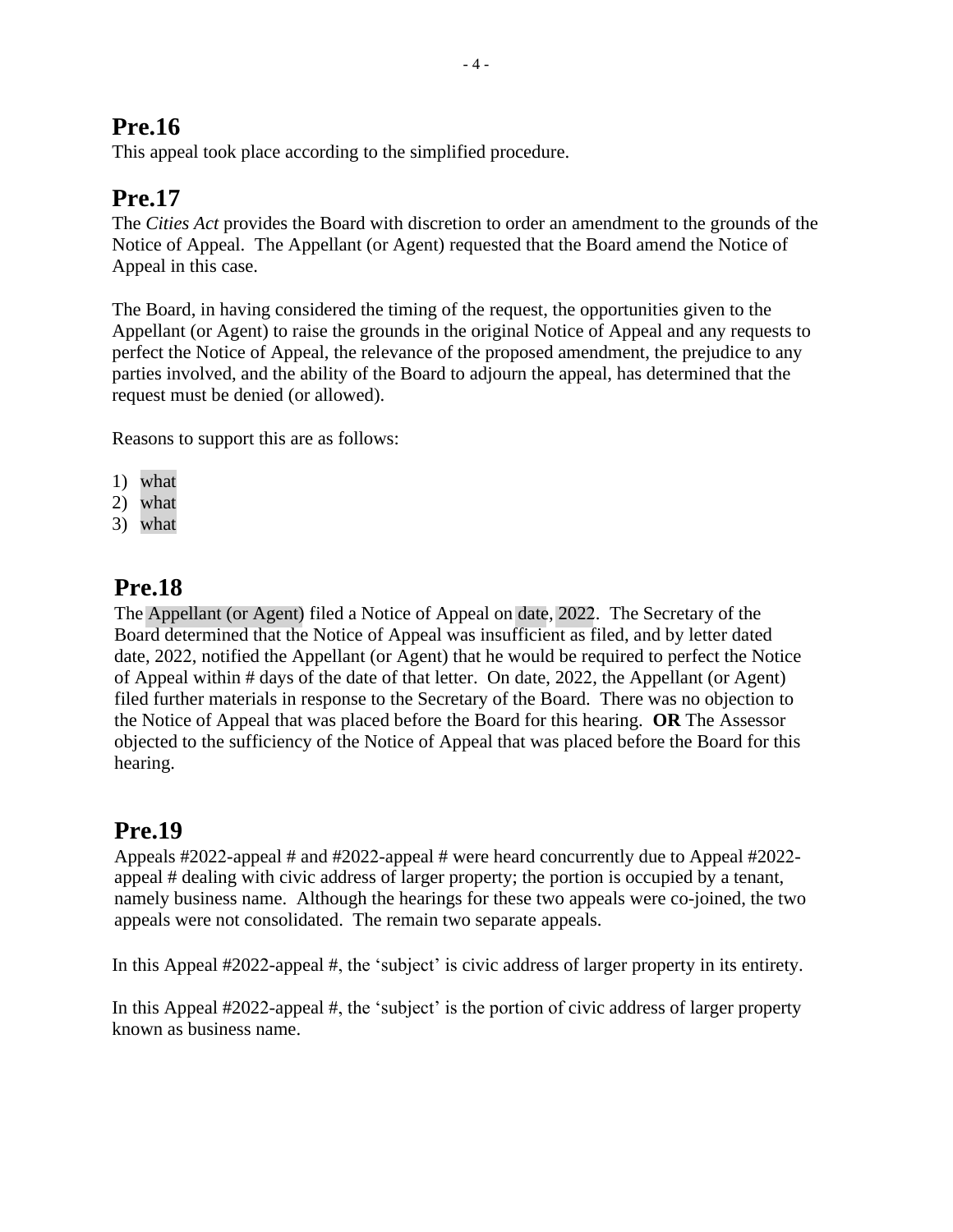## **ISSUES**

## **Iss.01**

The Board identified the issues to be:

- 1) what
- 2) what
- 3) what

## **Iss.02**

The parties confirmed that these are the only issues the Board is required to determine.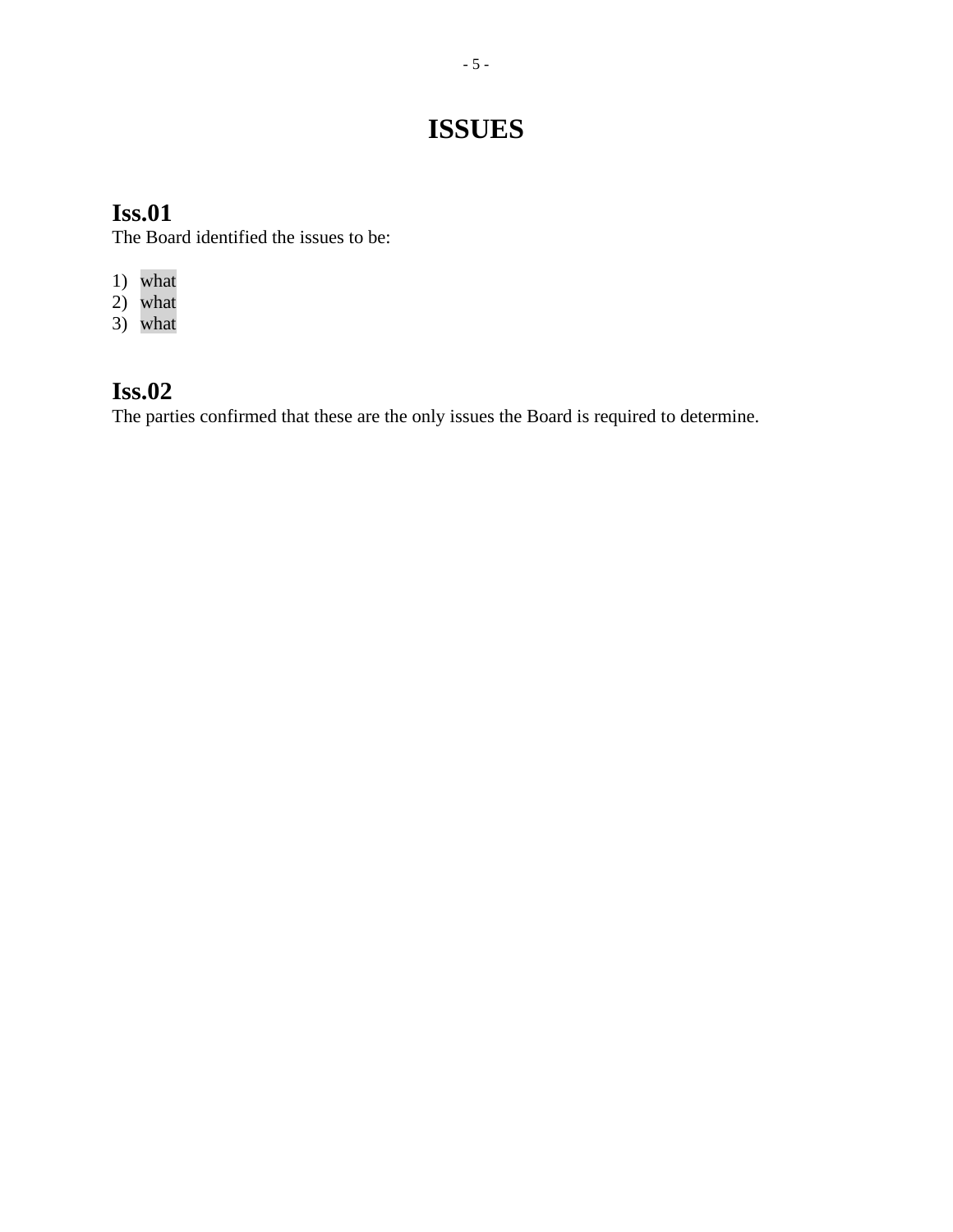## **FACTS**

## **Facts.01**

The subject property is civically described as insert address. It is a commercial/residential/mixed use property, with a total assessment of \$XXX for year. The total assessment was arrived at using the cost, income or direct sales approach to value.

The specific features of the property relevant to this appeal are (insert details as per evidence in the appeal).

#### **Facts.02**

The Respondent agreed individual market values may differ from the total assessment, but said Assessors are bound by provincial legislation, which dictates how properties are assessed. Values are derived using mass appraisal techniques, rather than individual appraisals. Residential properties are valued by using a multiple regression analysis. The Respondent testified that rules, procedures and guidelines defined in the Act and in the assessment manual prepared by SAMA had been correctly followed. The Respondent also supplied copies of the property detail report and calculations employed respecting the subject property.

## **Facts.03**

The Agent/Appellant presented the Board with the following information:

what

The Board has considered this information, and in the Board's view, it is not relevant.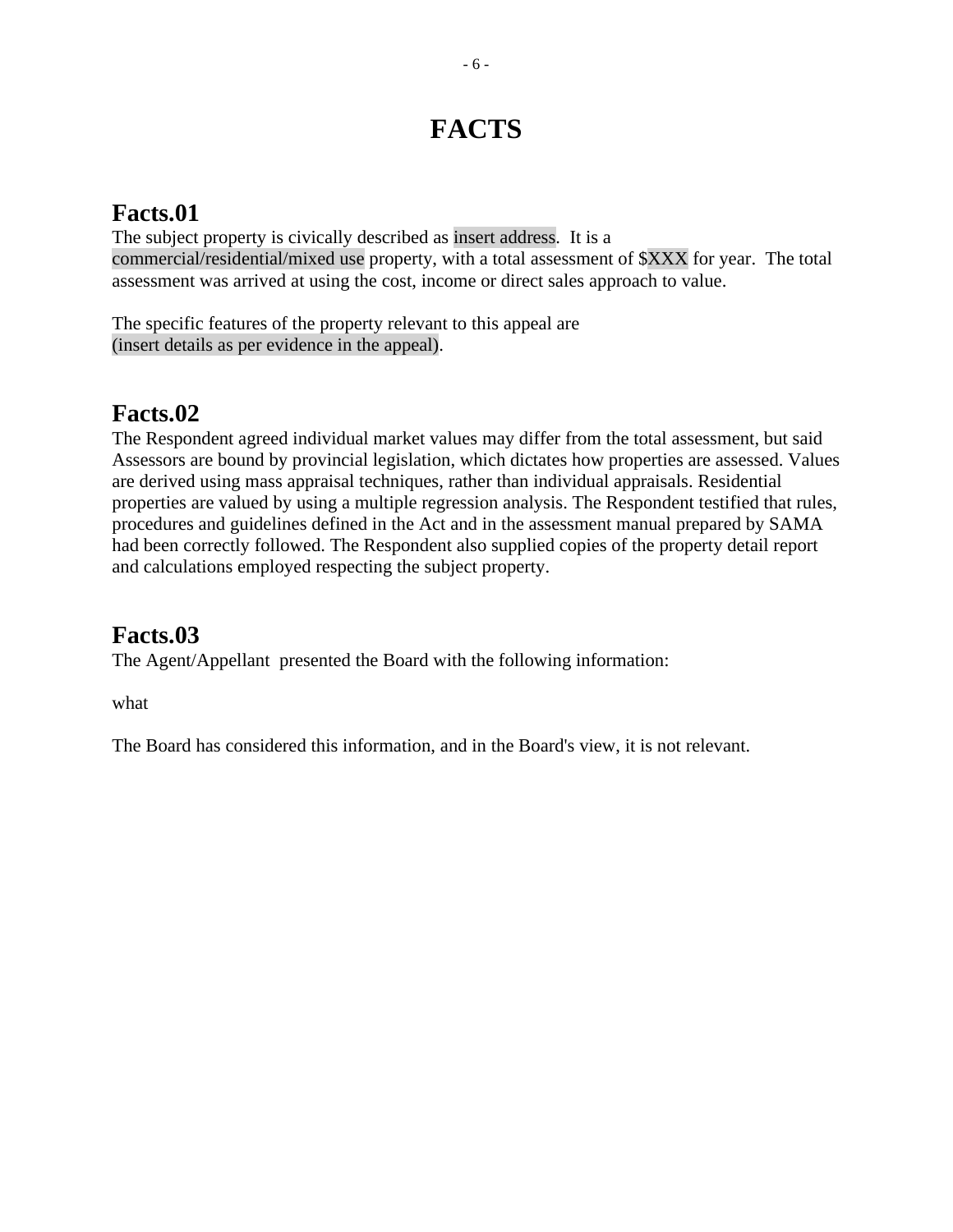## **RULES / THE CITIES ACT**

#### **Rules.01**

Assessment in Saskatchewan is governed by legislation enacted by the provincial government. The Assessor in Regina, being in a city, is bound by the Act. The Assessor must follow the provisions of the Act, and the Regulations enacted pursuant to it. Legislation as well as the Manual provides rules, formulas and other technical requirements for the Assessor to follow. The Assessor can only use methods prescribed by legislation.

#### **Rules.02**

Assessment is a technique applied on a large-scale called mass appraisal. The Saskatchewan Court of Appeal describes the technique as follows:

The method of valuation remains mass appraisal, the process of valuing a group of properties using standard methods and allowing for statistical testing. Individual appraisals and actual market value of the property being assessed have no place in the process. (*The Cadillac Fairview Corporation Limited et al.* v. *The City of Saskatoon et al.*, 2000 SKCA 84, June 29, 2000, at paragraph 34.)

#### **Rules.03**

There is the over-riding principle of equity. The Act requires that all property be assessed as of the applicable base date. Equity is achieved by following the procedure outlined by the Court of Appeal for Saskatchewan in precedent case law. The Act, in subsection 165(3), provides that the "dominant and controlling factor in the assessment of property is equity". To achieve equity, the Assessor must apply the directed method of assessment uniformly and fairly throughout the assessment roll. The Assessor does have a degree of discretion, where appropriate, and the Courts have instructed the Board to pay deference to that discretion, when appropriate. The Saskatchewan Court of Appeal explains this issue in *Estevan Coal Corporation* v. *Rural Municipality of Estevan No. 5 et al.*, 2000 SKCA 82, June 29, 2000, at paragraphs 19 through 23.

#### **Rules.04**

The Board of Revision's role is to review the assessment for error. If, on the evidence, the Appellant cannot demonstrate an error in the assessment, the appeal must be dismissed. However, if the Appellant demonstrates an error, then the Board has the power of correction. When the Assessor has assessed a property and achieved equity as prescribed by legislation, the Board is limited by the Act in altering the assessment by virtue of subsection 210(3), which prevents the Board from altering the assessment if equity has been achieved with similar properties in the city. The Board is also restricted from varying an assessment using single property appraisal techniques.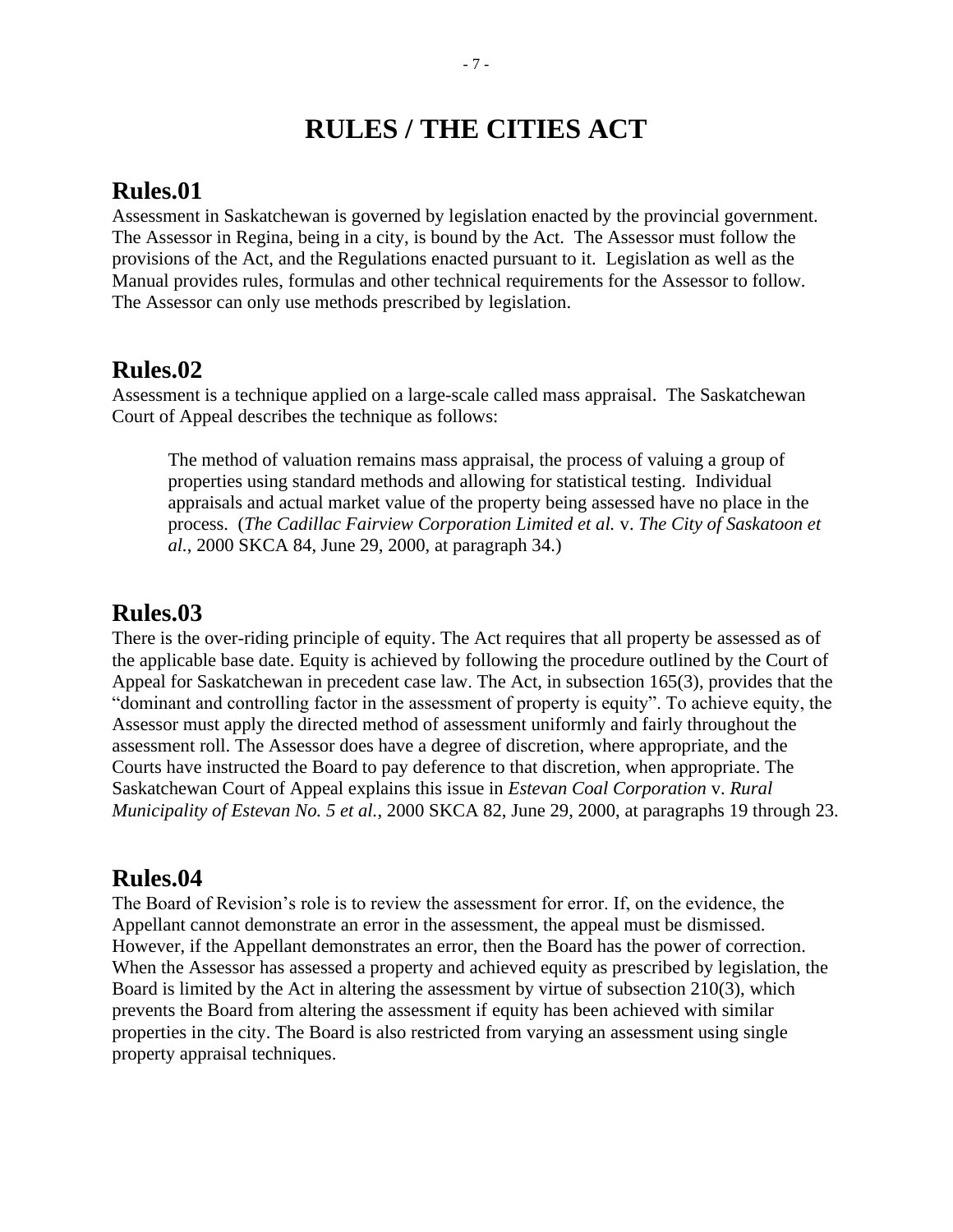#### **Rules.05**

Certain appeals may call into question the Assessor's application of various aspects of legislation, case law, the Manual, or otherwise, and in those cases, the Board will review those specific matters.

#### **Rules.06**

The Board considers the following sections of the Act and the Saskatchewan Assessment Manual to also be relevant to this decision:

enter the relevant section(s)

#### **Rules.07**

The Board considers the following legal precedents to be relevant:

type "board of revision decision" or "smbaac decision" then fill in appropriate information

#### **Rules.08 (Local Improvements)**

34(1) The Board of Revision has jurisdiction and power to review the proposed special assessments and to amend them as to all or any of the following matters:

- a) the names of the owners of the lands;
- b) the frontage or other units of measurement of the lands used for calculating the special assessments;
- c) the calculation of special assessments, having regard to equity and to their conformance to relevant bylaws and requirements of this Act;
- d) the lands to which section 30 applies;
- e) the lands that are or will be benefited by a local improvement and subject to special assessment; and
- f) conformance of the items included in the cost of a local improvement and conformance of the rate of special assessment to the requirements of this Act.
- (2) The Board of Revision does not have jurisdiction or authority to review or alter the portions of the cost of the local improvement that are to be borne as the owners' share of the cost and the municipality's share of the cost respectively according to the bylaw providing for the undertaking of the local improvement except as may be required in order to make adjustments to special assessments pursuant to this section.
- (3) The Board of Revision does not have the power or authority to review or alter:
	- a) the actual cost of a local improvement; or
	- b) the basis of special assessment chosen by the council pursuant to section 19. 1993, c.L-33.1, s.34.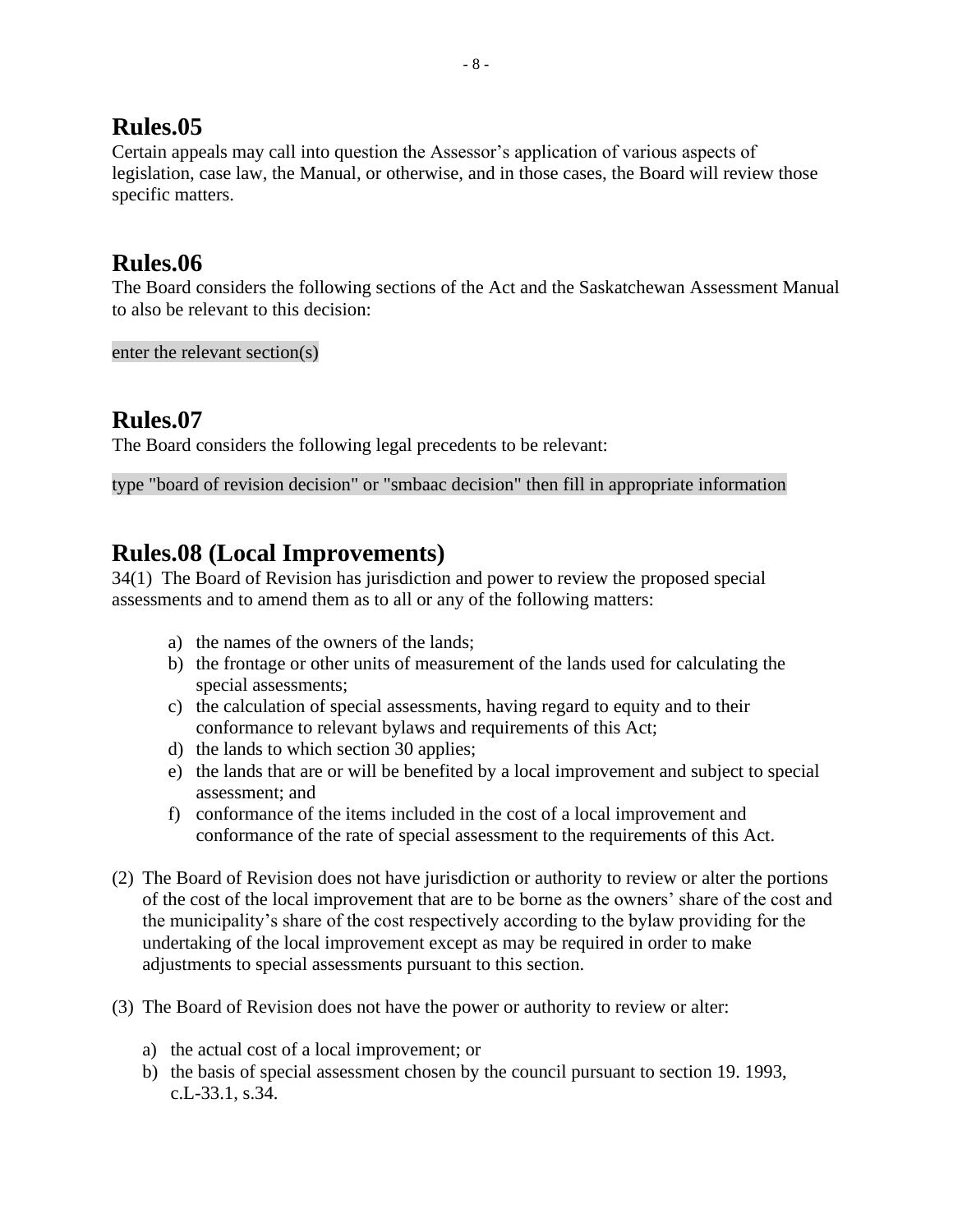## **ANALYSIS AND CONCLUSION**

#### **Analysis.01**

The Appellant's testimony respecting property sale prices is not a mass appraisal approach to value which is a requirement of legislation.

#### **Analysis.02**

Although the legislation sets out a market valuation standard which includes a requirement of mass appraisal, the Board can not find that an assessment is in error solely because the assessed value does not equal the actual market value. Market value is the amount that an individual property would sell for in the marketplace and takes into account the individual features of every property. The value of a property for assessment purposes is determined by applying the market valuation standard set out in legislation and the formulas, principles and tables contained in the Manual. Assessed values are determined by using mass appraisal and is based on averages that are applicable throughout Saskatchewan.

#### **Analysis.03**

Assessed value assigns the same value to all buildings of a comparable nature. Comparable does not mean exactly alike. There may be some differences between the subject property and comparables used by the Assessor, which would be accounted for in market value. Assessed value however, does not take into account these variances.

#### **Analysis.04**

The Board finds that there is no error in the assessment and the appeal must fail.

#### **Analysis.05**

Residential properties are assessed using the sales comparison approach based on multiple regression analysis. Prior to 2005 properties of this type were costed, depreciated, and then adjusted by a market adjustment factor. Since 2005, the Assessor determines a single value for the property (land and buildings together) by determining a value based upon a sales comparison approach. Residential properties with like features are tested using a statistical process. This process then leads directly to the end result, being the assessed value.

#### **Analysis.06**

In conclusion, the Board understands and empathizes with the Appellant's point of view and arguments but, in the final analysis, the Board can find no error in the assessment.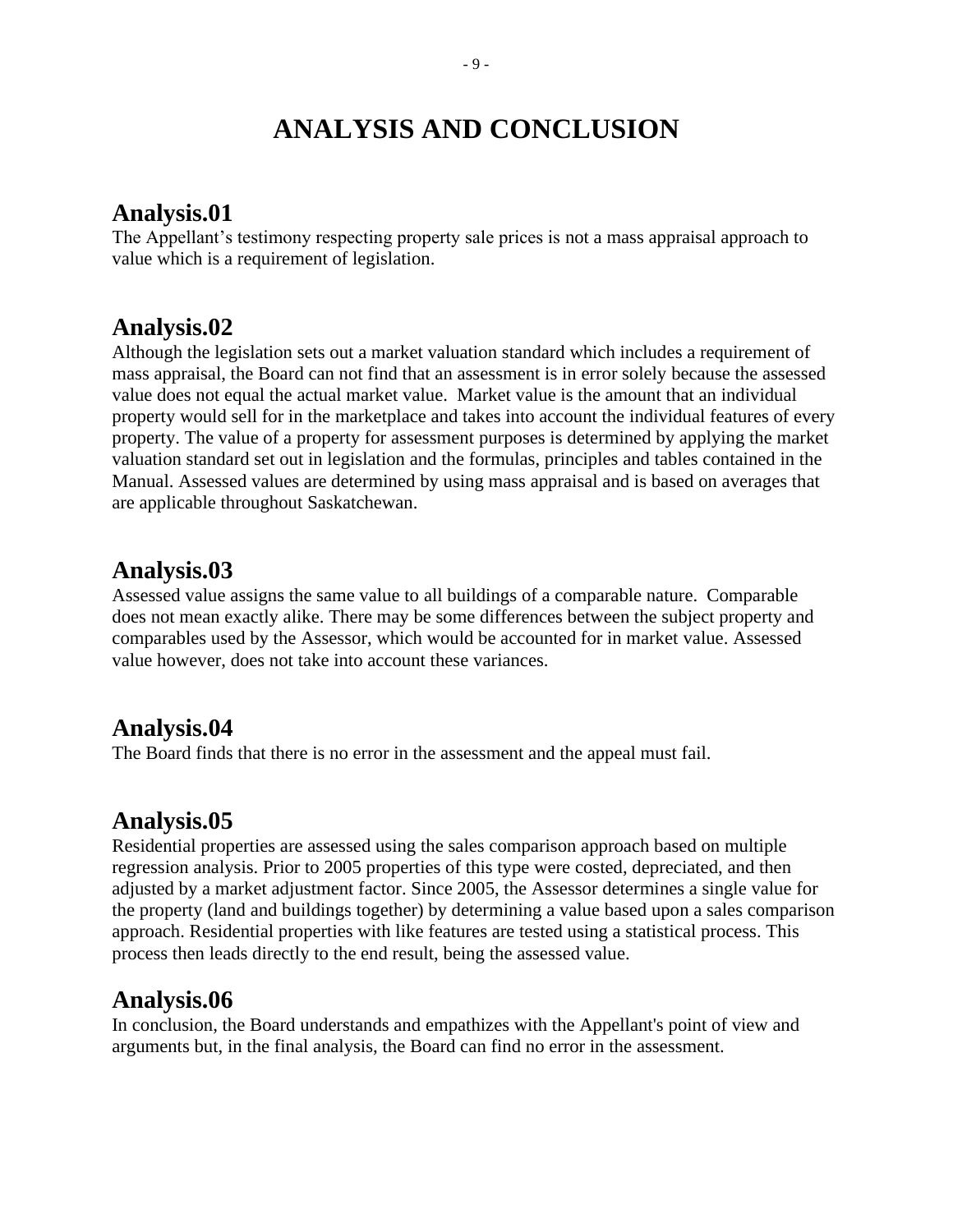## **DECISIONS**

#### **Dec.01 (dismisses all)**

The Board dismisses this appeal with respect to all issues.

The appeal filing fee shall be retained.

#### **Dec.02 (allows all)**

The Board allows this appeal. The Assessor is ordered to change what (e.g. the capitalization rate from ? to ?).

Therefore, the Assessor is ordered to change the year total assessment and is directed to revise the assessment roll as follows:

Total assessment changed from:

| <b>\$«ORIGINA</b> | − f∩ | \$«C1 DECISION |
|-------------------|------|----------------|
| L ASMT»           |      | <b>ASMT</b> »  |

The appeal filing fee shall be refunded.

#### **Dec.03 (allows some)**

The Board allows this appeal with respect to the xxxx valuation only. The Assessor is ordered to change what (e.g. the capitalization rate from ? to ?).

Therefore, the Assessor is ordered to change the year total assessment and is directed to revise the assessment roll as follows:

| Total assessment changed from: | \$«ORIGINA to | \$«C1 DECISION |
|--------------------------------|---------------|----------------|
|                                | L ASMT»       | ASMT»          |

The appeal filing fee shall be refunded.

#### **Dec.04 (school/owner)**

The Board allows the appeal with respect to school support registered owner. Therefore, the Assessor is directed to revise the assessment roll as follows:

| From: | Public Board (xxx%); Separate Board (xxx%) |
|-------|--------------------------------------------|
| To:   | Public Board (xxx%); Separate Board (xxx%) |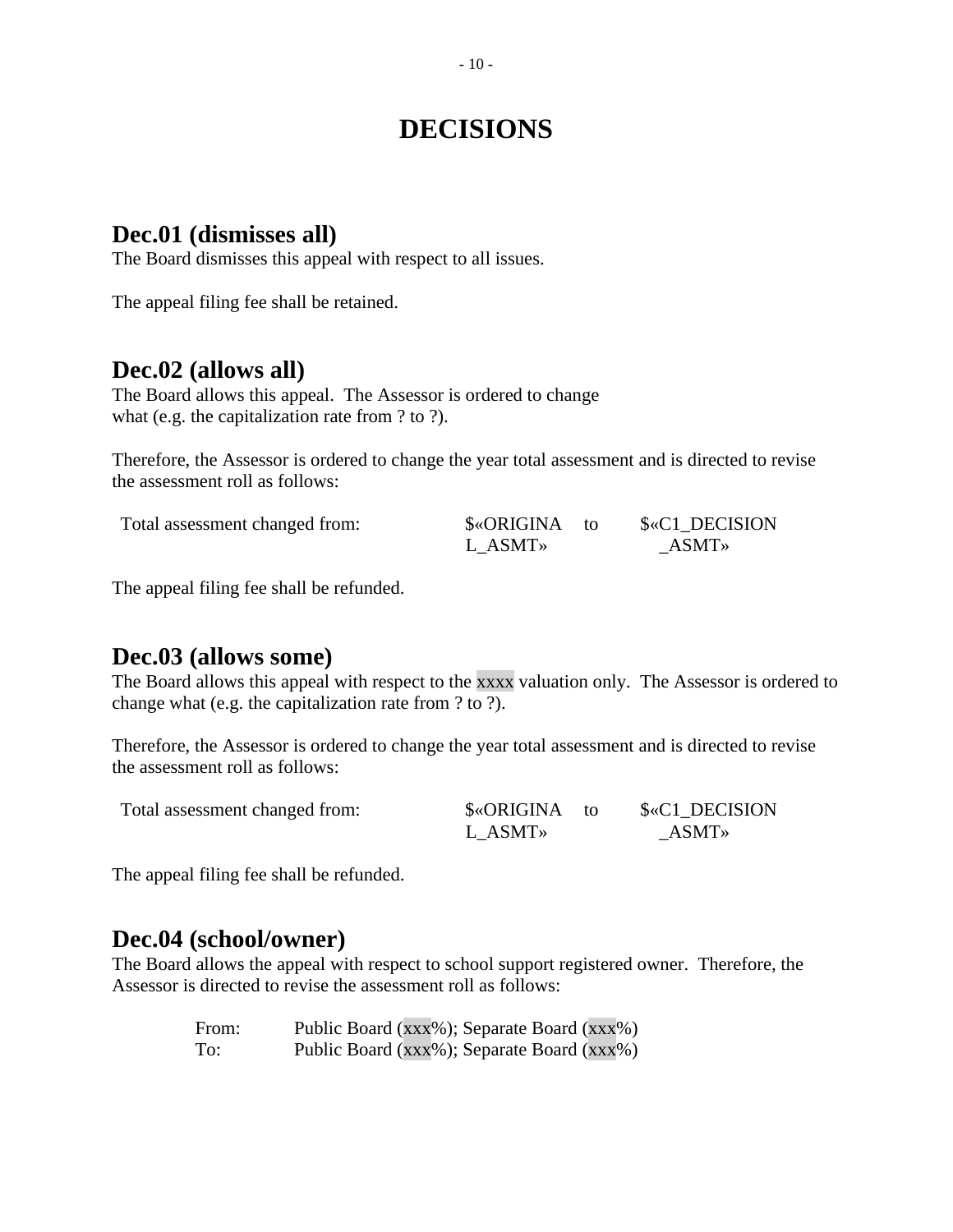Registered Owner:

| From: | <b>XXX</b> |
|-------|------------|
| To:   | XXX.       |

#### **DEC.05**

The Board orders what .

The Board further orders the Assessor to amend the assessment roll as follows:

| Total assessment changed from: | \$«ORIGINA to | \$«C1 DECISION |
|--------------------------------|---------------|----------------|
|                                | L ASMT»       | $ASMT*$        |

The appeal filing fee shall be refunded.

#### **DEC.06**

The Board allows this appeal in part.

The Assessor shall amend the year assessment roll as follows:

| Total assessment changed from: | \$«ORIGINA | \$«C1 DECISION |
|--------------------------------|------------|----------------|
|                                | L ASMT»    | <b>ASMT</b> »  |

The appeal filing fee shall be refunded.

#### **DEC.AGREE**

The appeal is allowed. In accordance with the Agreement to Adjust Assessment, the Board hereby orders the assessment be changed as follows:

| Total assessment changed from: | \$«ORIGINA to | \$«C1 DECISION |
|--------------------------------|---------------|----------------|
|                                | L ASMT»       | $ASMT*$        |

The appeal filing fee shall be refunded.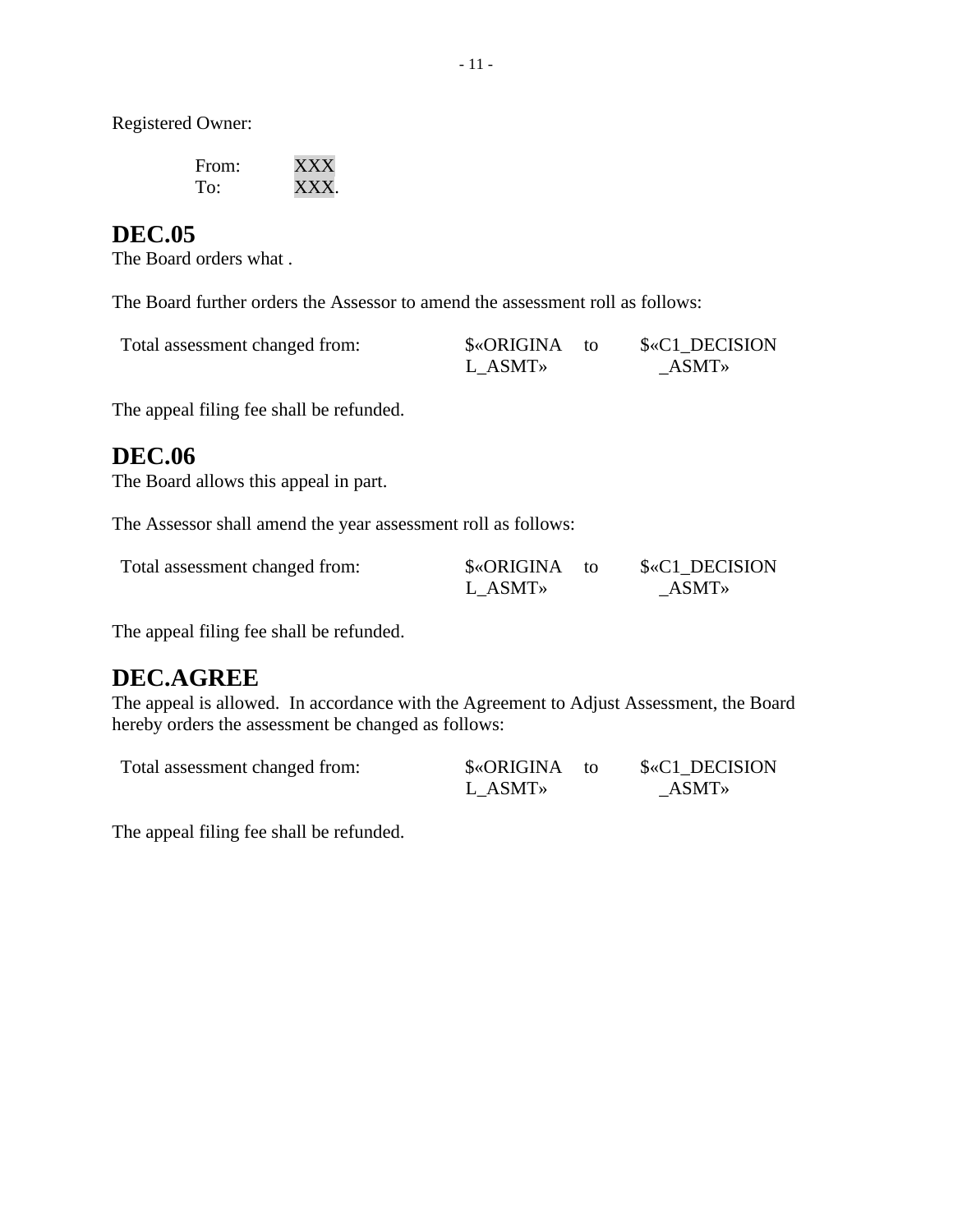#### **DEC.SUPP1**

The Board allows this appeal. The Assessor is ordered to:

- 1) what
- 2) what
- 3) what

Therefore, the Assessor is ordered to change the year supplementary assessment accordingly and is directed to revise the supplementary portion of the assessment roll as follows:

Total assessment changed from:

| <b>\$«ORIGINA</b> | - to | $\&C1$ |
|-------------------|------|--------|
| L ASMT»           |      | A      |

**DECISION**  $SMT$ 

The appeal filing fee shall be refunded.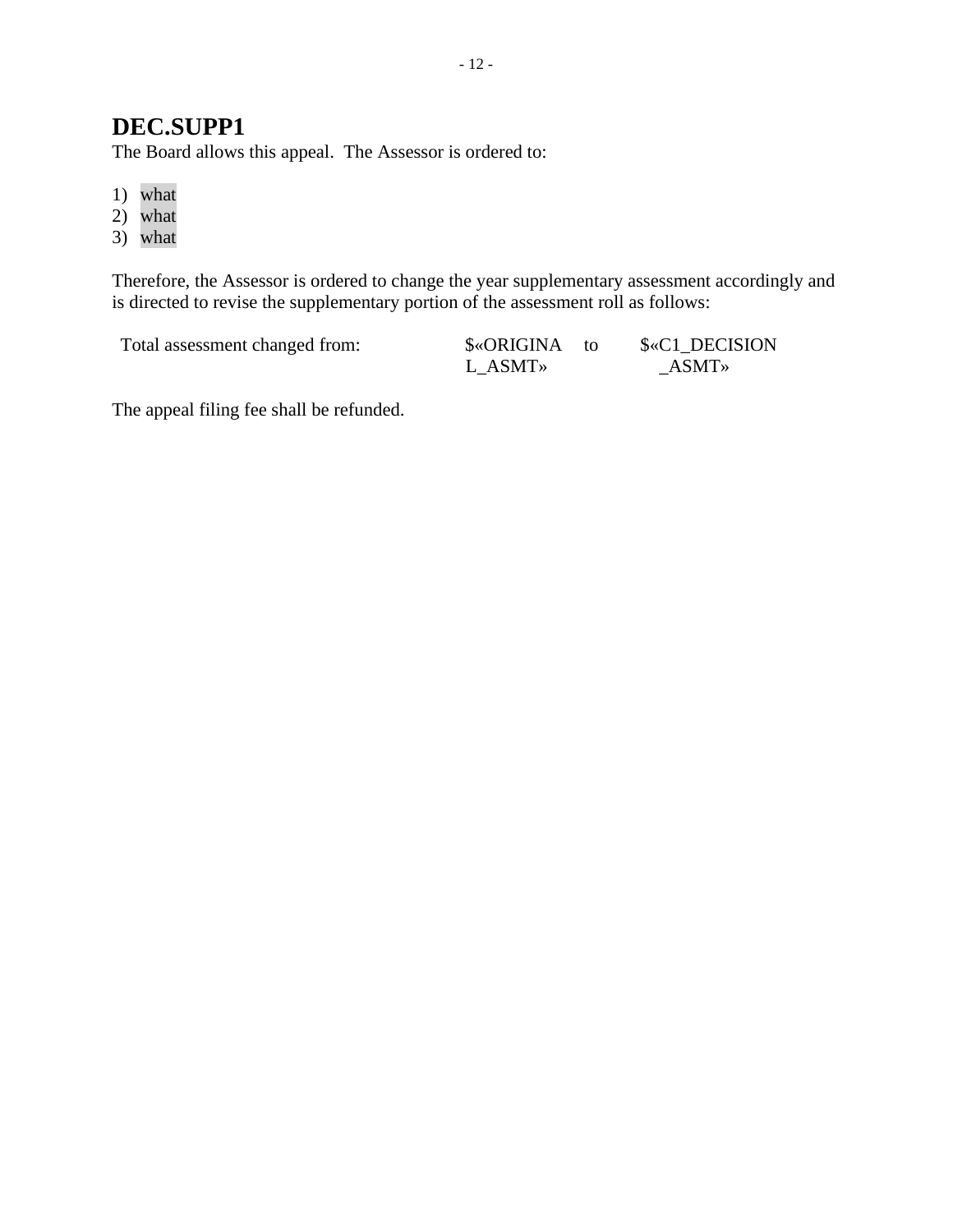## **ASSESSOR'S RECOMMENDATION**

#### **Standard Introduction**

Same autotext as on Page 1 of this document.

#### **Pre.Recom**

Prior to the hearing of evidence, the Respondent informed the Board that the Assessor had a recommendation with respect to the land/building on the subject property.

#### **Issues.Recom**

The issues before the Board isare what

#### **Facts.Recom.01**

The Assessor recommended that the total assessment be changed from xxx to xxx. The Assessor provided particulars of this change to the Board.

#### **Facts.Recom.02**

The Appellant/Agent accepted the Assessor's recommendation at the hearing. Therefore, the Board was not required to consider any other issues.

#### **Facts.Recom.03**

The Appellant did not appear at the hearing. Therefore, no evidence was presented to the Board on the Appellant's behalf.

#### **Rules.Recom**

In light of the Assessor's recommendation, it is unnecessary for the Board to refer to the legislation, regulations, or manuals governing the assessment process.

#### **Analysis.Recom**

The Board finds no other issues need to be addressed with respect to this appeal.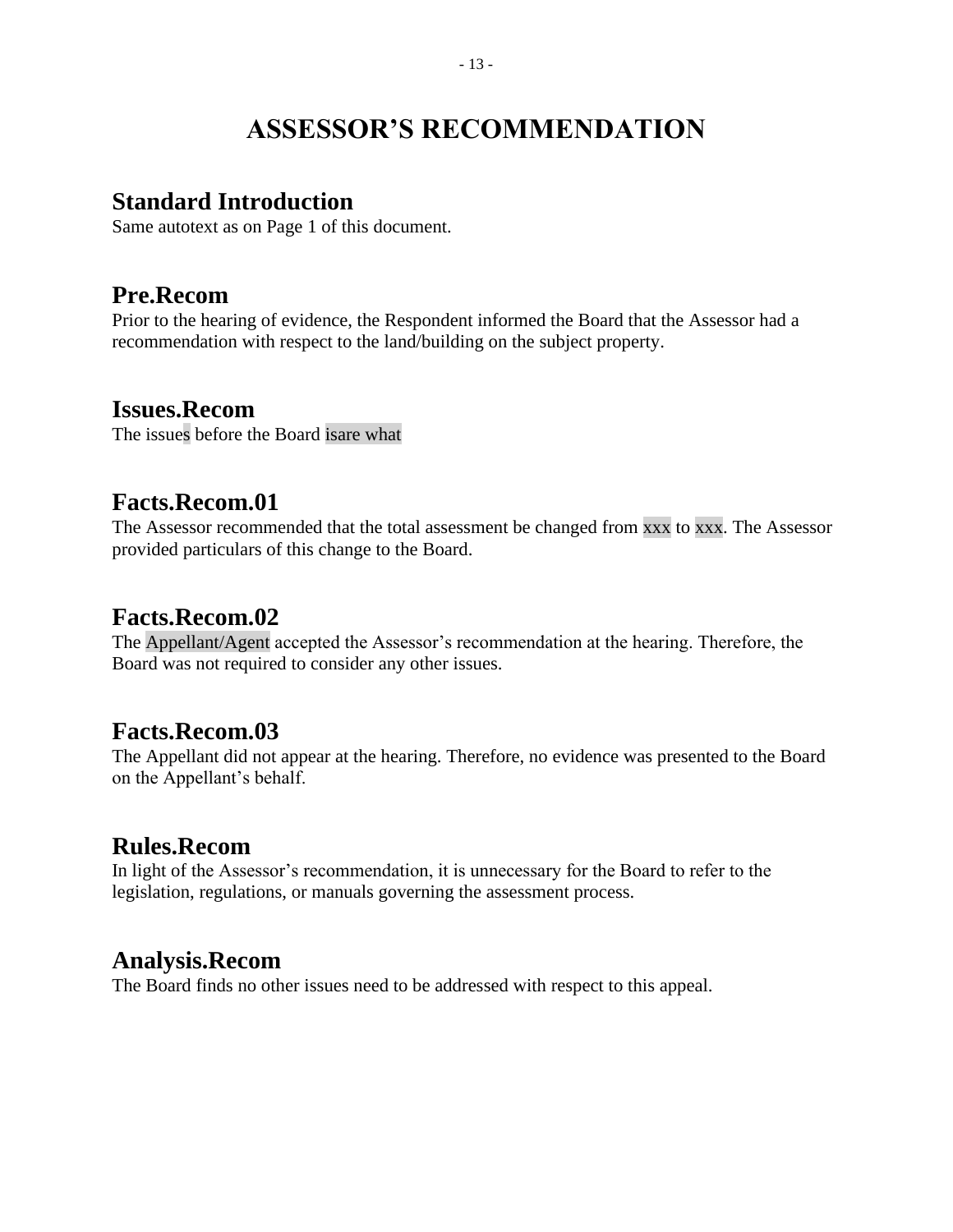#### **Dec.Recom**

The appeal is allowed. In accordance with the Assessor's recommendation and as agreed to by the AppellantAgent, the Assessor is ordered to change the year total assessment and is directed to revise the assessment roll as follows:

Total assessment changed from:  $\frac{\text{S}\cdot\text{ORIGINA}}{\text{S}\cdot\text{ORIGINA}}$  to

L\_ASMT»

 $%c1$ \_DECISION \_ASMT»

The appeal filing fee shall be refunded.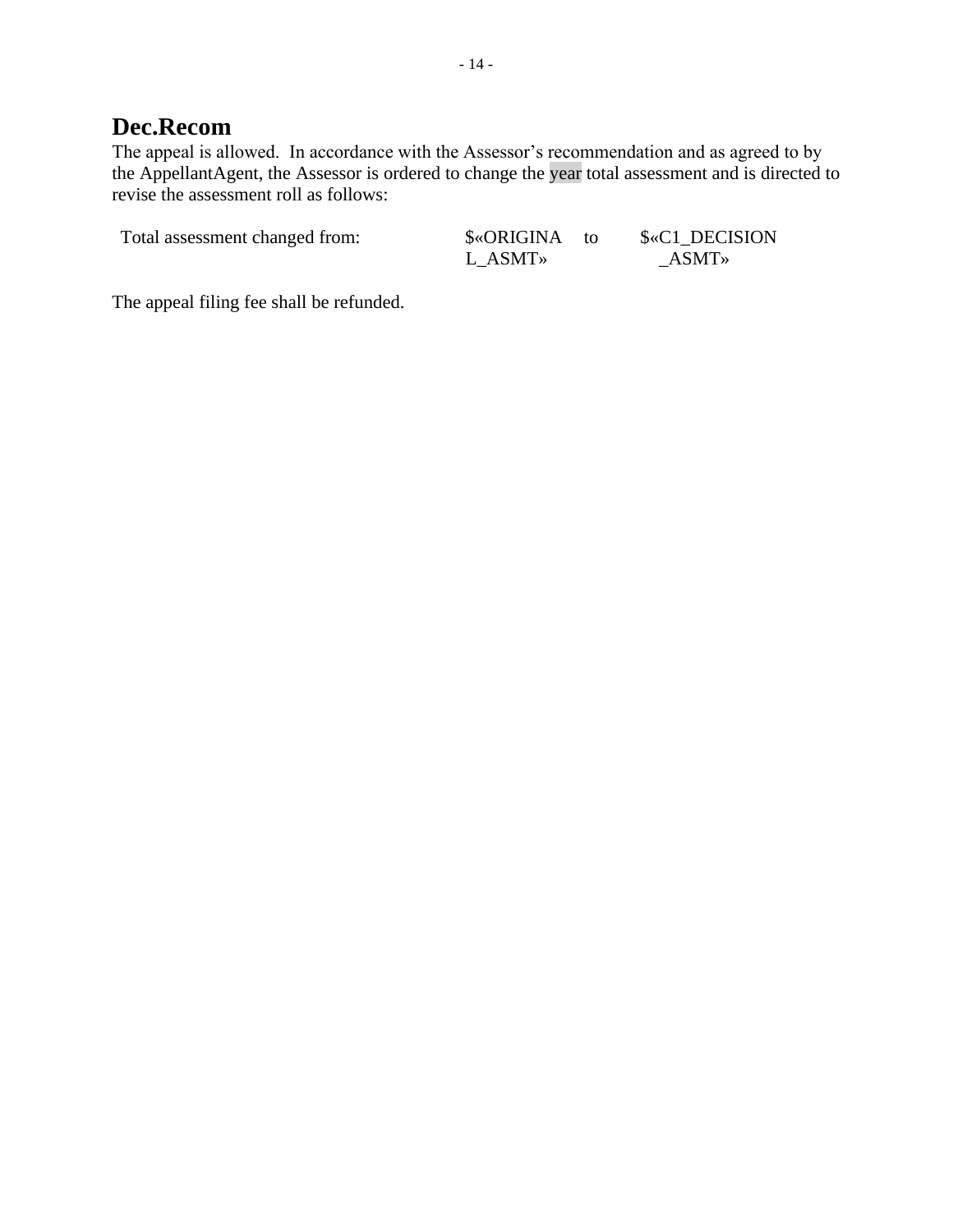## **PROTECTIVE APPEAL**

#### **Standard Introduction**

Same autotext as on Page 1 of this document.

#### **Pre.01**

Same autotext as on Page 2 of this document.

#### **Pro.01**

At the commencement of the hearing, the parties agreed to waive their opportunities to present evidence or argument to the Board, with respect to the year total assessment. The Board confirmed with the Agent and the Assessor that both were aware of their rights to present evidence and argument at the hearing. Both parties indicated that they did not wish to present anything further to the Board, as this Appeal is "protective" in nature. That is, there are past decision(s) which both parties agree to have the Board apply in this case. As both parties waived their opportunity to provide anything further to the Board, other than their written submissions filed ten days in advance of the hearing, the Appeal proceeded on that basis.

#### **Pro.02**

This property is situated at insert address. The building on the property is a insert description.

The Agent contends that the insert what agent says is wrong is in error, and relies on past decision(s) of this Board, in this regard.

The Assessor submits that the assessment is properly conducted; however, he acknowledges that the past decisions of the Board have not upheld his methodology and application of legislation and the Manual. The year decision(s) of this Board are under appeal before the Saskatchewan Municipal Board Assessment Appeals Committee (SMBAAC). As such, the Assessor indicated that the Board may make a decision consistent with its past decisions, and allow the SMBAAC's decision from the year appeals to govern at the end of the day.

#### **Pro.03**

In this Appeal, as both parties have submitted that the Board should apply a decision consistent with the decision of the Board concerning this property in the previous year(s), the Board sees no reason to do otherwise.

The Board reviewed the within issues in *name of appellant v. City of Regina*, Appeal #2022 appeal #. Based upon the reasoning given in that Appeal and the oral and written submissions provided on behalf of the Agent and Assessor, the Board is prepared to allow this Appeal. The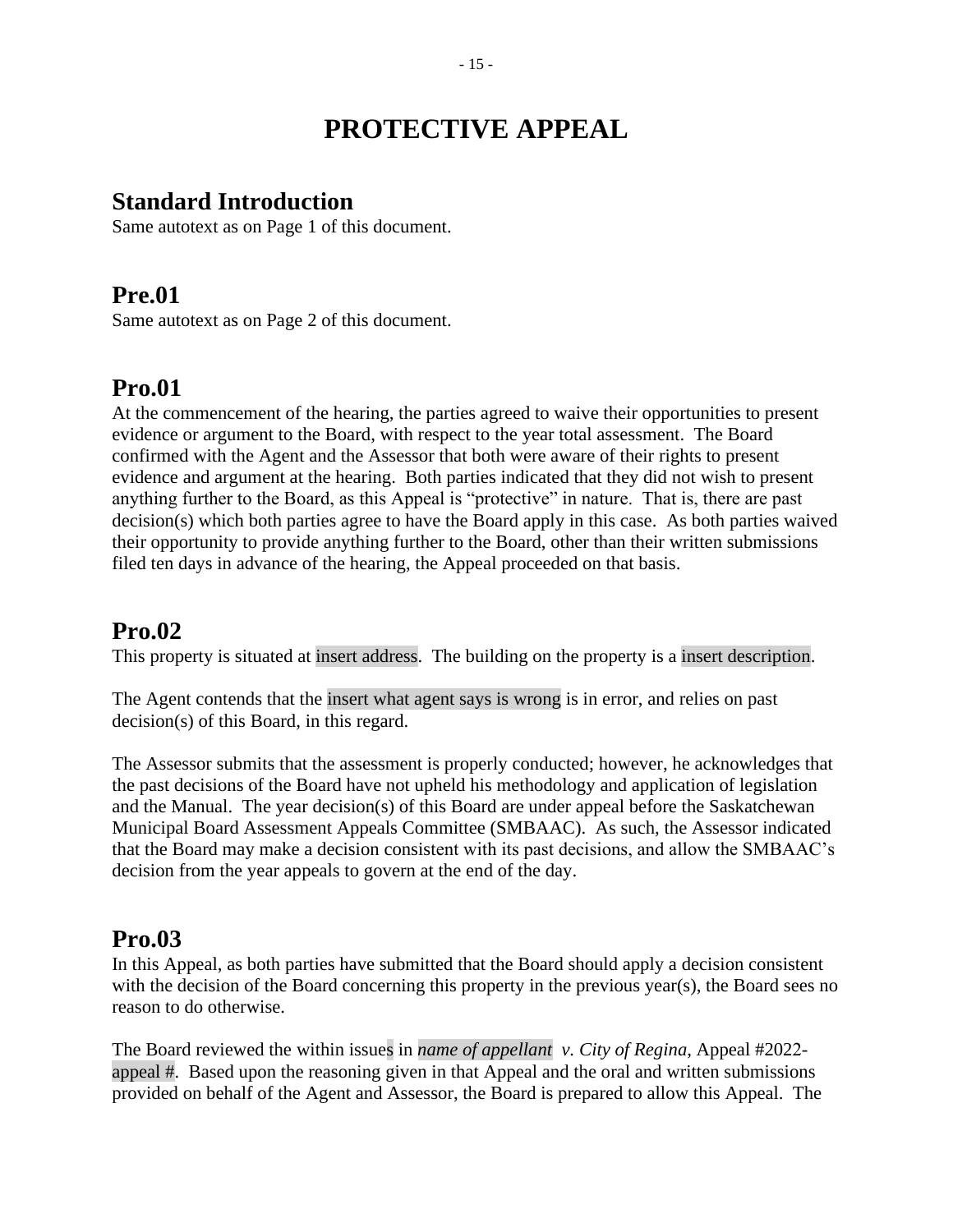what is in error and should be corrected from what to what. This decision should be read in conjunction with the above noted decision, in order to comprehend the reasoning behind the decision.

#### **Iss.01**

Same autotext as on Page 4 of this document.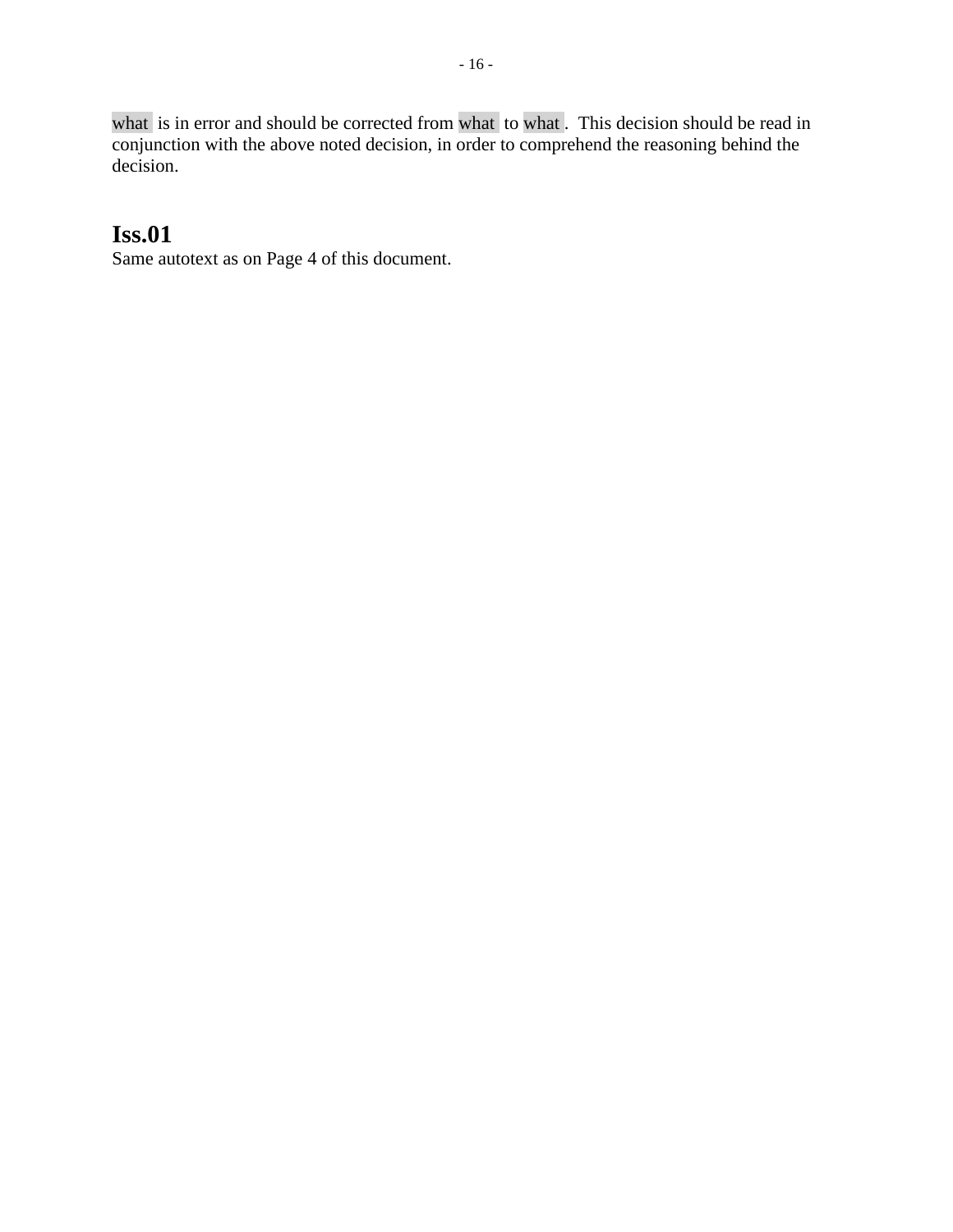## **MISCELLANEOUS**

#### **Husk Citation**

Husk v. City of Regina (1996), 141 Sask. R. 74 (C.A.) (hereinafter "Husk")

#### **Laing Citation**

Regina (City) v. Laing Property Corp. (1994), 128 Sask. R. 16 (C.A) (hereinafter "Laing")

#### **Rules.09**

Same autotext as on Page 8 of this document.

#### **Board of Revision Decision**

*name of appellant*, City of Regina, Appeal No. *#*, Board of Revision, (herein "Appeal #2022 appeal #").

#### **Court of Appeal Decision**

*who* v. *who,* citation, date of decision, page or paragraph #, states as follows:

#### **SMBAAC Decision**

*who* v. *who,* date of decision, # of decision (S.M.B.A.A.C.) (hereinafter "*#*")

#### **Locational Adjustment**

Saskatchewan Assessment Manual - Volume 1 - Document Number 2.2.6, page 1, states:

"The location adjustment may be applied to account for any gain or loss in value, that is not accounted for in the neighbourhood base land rate, due to the proximity of the parcel to factors such as:

- A value influence centre:
- Schools, shopping, public transport and other attractions; or
- High traffic roadways, railways, industrial parks, high density residential housing, and other nuisances."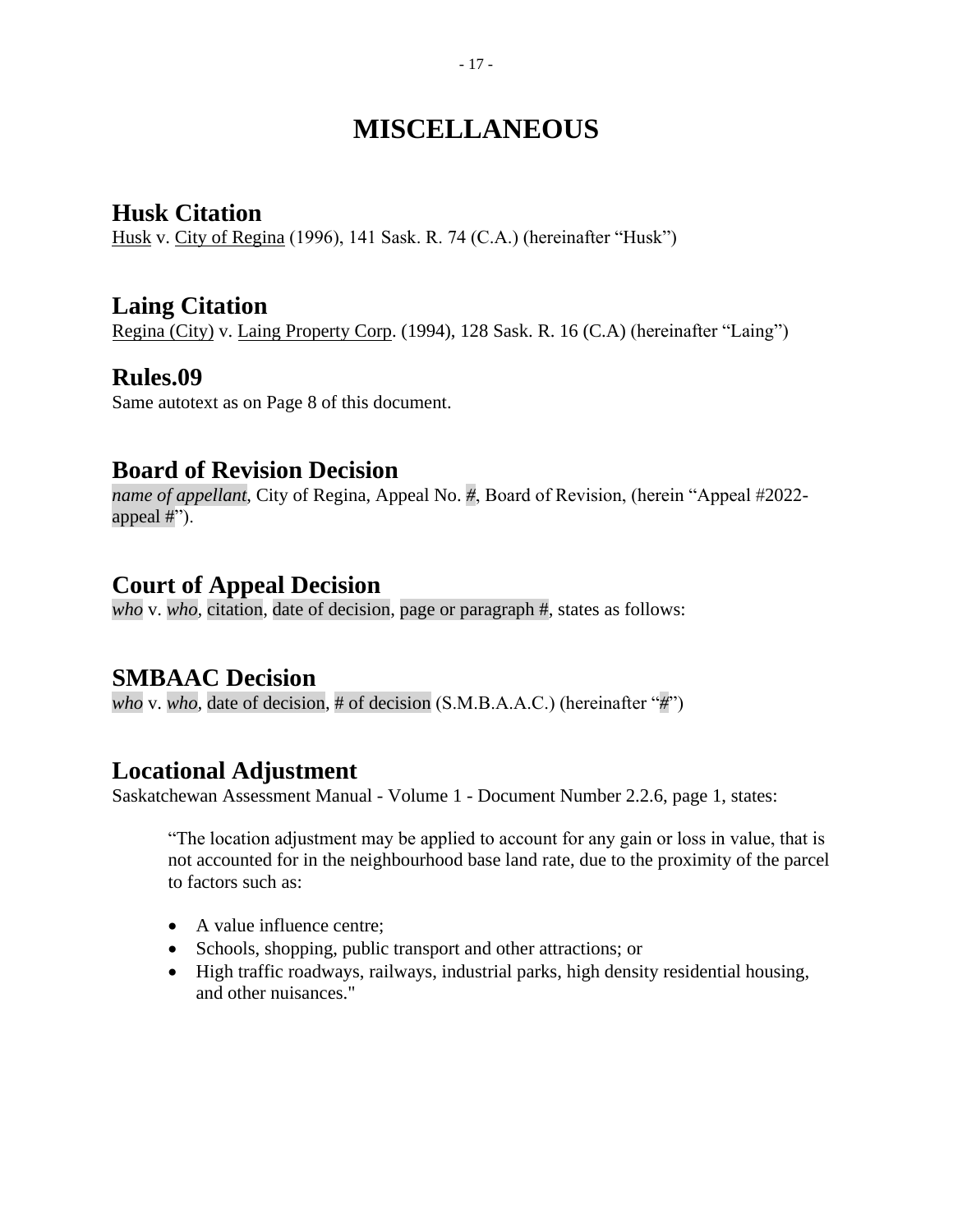#### **1.1.1**

Market Value Assessment in Saskatchewan Handbook - Introduction defines mass appraisal as follows:

"...the process of preparing assessments for a group of preparing assessments for a group of properties as of the base date using standard appraisal methods, employing common data and allowing for statistical testing;"

#### **2.1.3 Comparable**

Comparable Neighbourhood Sales

Comparable neighbourhood sales may be used as an alternative to vacant land sales in the application of the sales comparison method for determining the base land rate.

Comparable neighbourhood sales should be used where vacant land sales in the subject neighbourhood are limited and there are sufficient vacant land sales in a comparable neighbourhood to establish reliable results.

#### **34 Cadillac Fairview**

Paragraph 34 of *The Cadillac Fairview Corporation Limited et al v. The City of Saskatoon et al*, 2000 SKCA 84, June 29, 2000 ("*Cadillac Fairview"*), states as follows:

"It has already been mentioned that the manual has the force of law. In considering the issues, the content of Document 1.1.1 must always be kept in mind. The object of the process if to arrive at a fair value which is comparative value, close to market value, arrived at in accordance with the requirements of the Act and the manual. The method of valuation remains mass appraisal, the process of valuing a group of properties using standard methods and allowing for statistical testing. Individual appraisals and actual market value of the property being assessed have no place in the process. The concept of fair value, as opposed to market value, and the objects of the assessment process have been discussed extensively in *Laing* and *Estevan Coal* and these, too, must be kept in mind throughout."